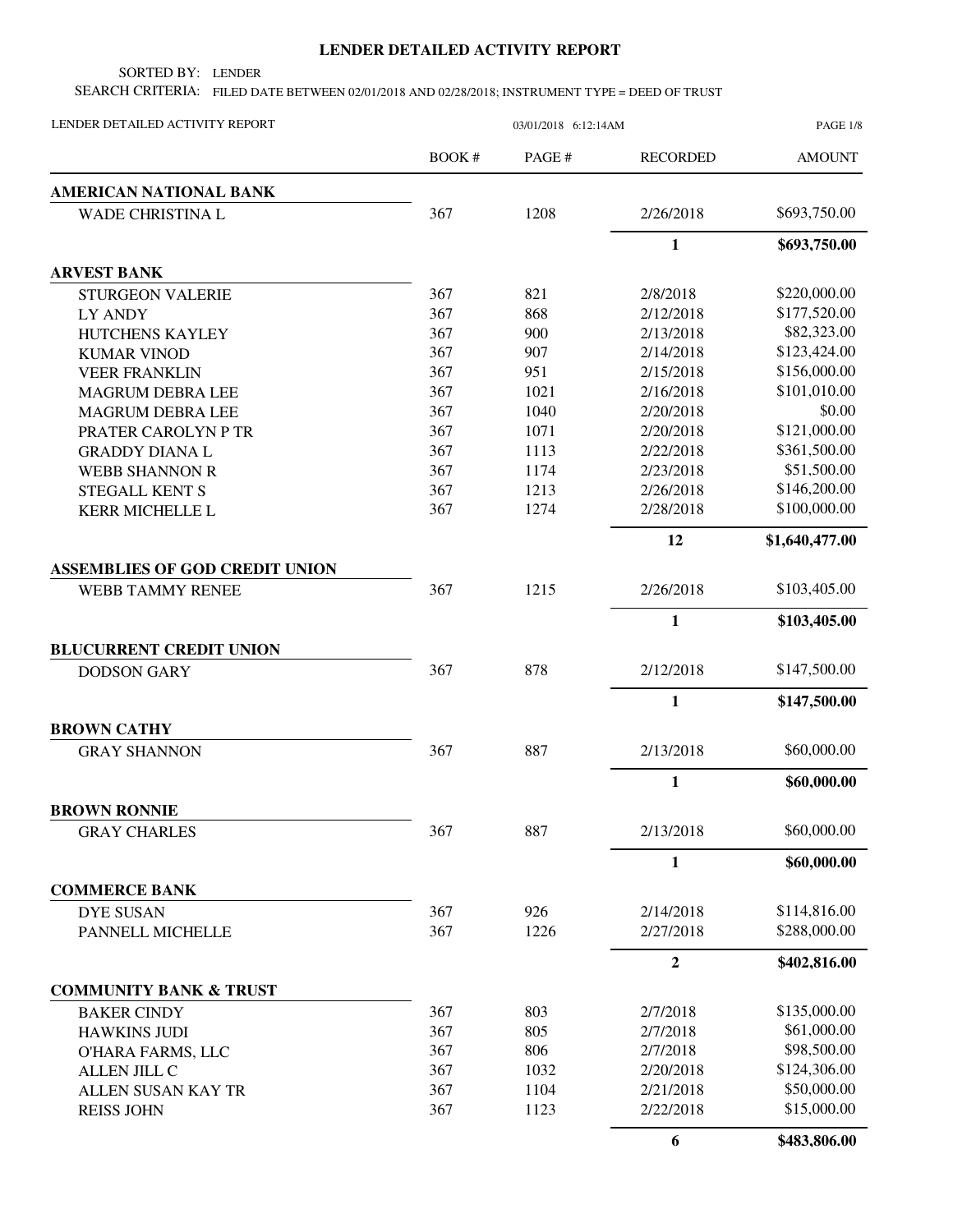| LENDER DETAILED ACTIVITY REPORT |       | <b>PAGE 2/8</b> |                 |                |
|---------------------------------|-------|-----------------|-----------------|----------------|
|                                 | BOOK# | PAGE#           | <b>RECORDED</b> | <b>AMOUNT</b>  |
| <b>COMMUNITY BANK AND TRUST</b> |       |                 |                 |                |
| <b>TALLEY ROSE</b>              | 367   | 744             | 2/5/2018        | \$46,345.50    |
|                                 |       |                 | $\mathbf{1}$    | \$46,345.50    |
| <b>COMMUNITY STATE BANK</b>     |       |                 |                 |                |
| TRAXSON NORMA GAIL              | 367   | 817             | 2/8/2018        | \$100,389.00   |
|                                 |       |                 | $\mathbf{1}$    | \$100,389.00   |
| <b>CROCKER, DAVID</b>           |       |                 |                 |                |
| <b>WISEMAN WILLIAM</b>          | 367   | 694             | 2/2/2018        | \$30,000.00    |
|                                 |       |                 | 1               | \$30,000.00    |
| <b>CROCKER, DODDIE</b>          |       |                 |                 |                |
| <b>WISEMAN WILLIAM</b>          | 367   | 694             | 2/2/2018        | \$30,000.00    |
|                                 |       |                 | $\mathbf{1}$    | \$30,000.00    |
| DAS ACQUISITION COMPANY         |       |                 |                 |                |
| <b>WELCH REITA</b>              | 367   | 766             | 2/6/2018        | \$0.00         |
|                                 |       |                 | 1               | \$0.00         |
| <b>FCS FINANCIAL</b>            |       |                 |                 |                |
| STIERWALT ARNETTA               | 367   | 1073            | 2/20/2018       | \$1,400,000.00 |
|                                 |       |                 | 1               | \$1,400,000.00 |
| FIRST ARKANSAS FINANCIAL        |       |                 |                 |                |
| <b>SURRIDGE TRACIE J</b>        | 367   | 682             | 2/1/2018        | \$50,000.00    |
|                                 |       |                 | $\mathbf{1}$    | \$50,000.00    |
| <b>FIRST COMMUNITY</b>          |       |                 |                 |                |
| <b>BALL JEFF M</b>              | 367   | 726             | 2/5/2018        | \$113,835.50   |
|                                 |       |                 | 1               | \$113,835.50   |
| FIRST COMMUNITY BANK            |       |                 |                 |                |
| <b>BETTER MARK A</b>            | 367   | 722             | 2/2/2018        | \$122,000.00   |
| <b>OLVER ROBERT JAMES</b>       | 367   | 735             | 2/5/2018        | \$151,223.00   |
| PHILLIBER PATRICIA              | 367   | 738             | 2/5/2018        | \$127,009.50   |
| <b>BRANSTETTER VALERIE F</b>    | 367   | 742             | 2/5/2018        | \$342,400.48   |
| FREUND TERESA L/AKA             | 367   | 763             | 2/6/2018        | \$30,000.00    |
| PATTERSON MELISSA L             | 367   | 767             | 2/6/2018        | \$40,886.80    |
| SD HOMES, LLC                   | 367   | 836             | 2/9/2018        | \$56,908.00    |
| PERSINGER JESSICA R             | 367   | 880             | 2/12/2018       | \$142,400.00   |
| <b>OLIVER ROBERT J</b>          | 367   | 921             | 2/14/2018       | \$0.00         |
| DAVIS BRIANA M                  | 367   | 1013            | 2/16/2018       | \$166,747.00   |
| <b>COOPER ED</b>                | 367   | 1025            | 2/16/2018       | \$18,000.00    |
| <b>DAVIS JERID</b>              | 367   | 1179            | 2/23/2018       | \$80,101.60    |
|                                 |       |                 |                 |                |

**12 \$1,277,676.38**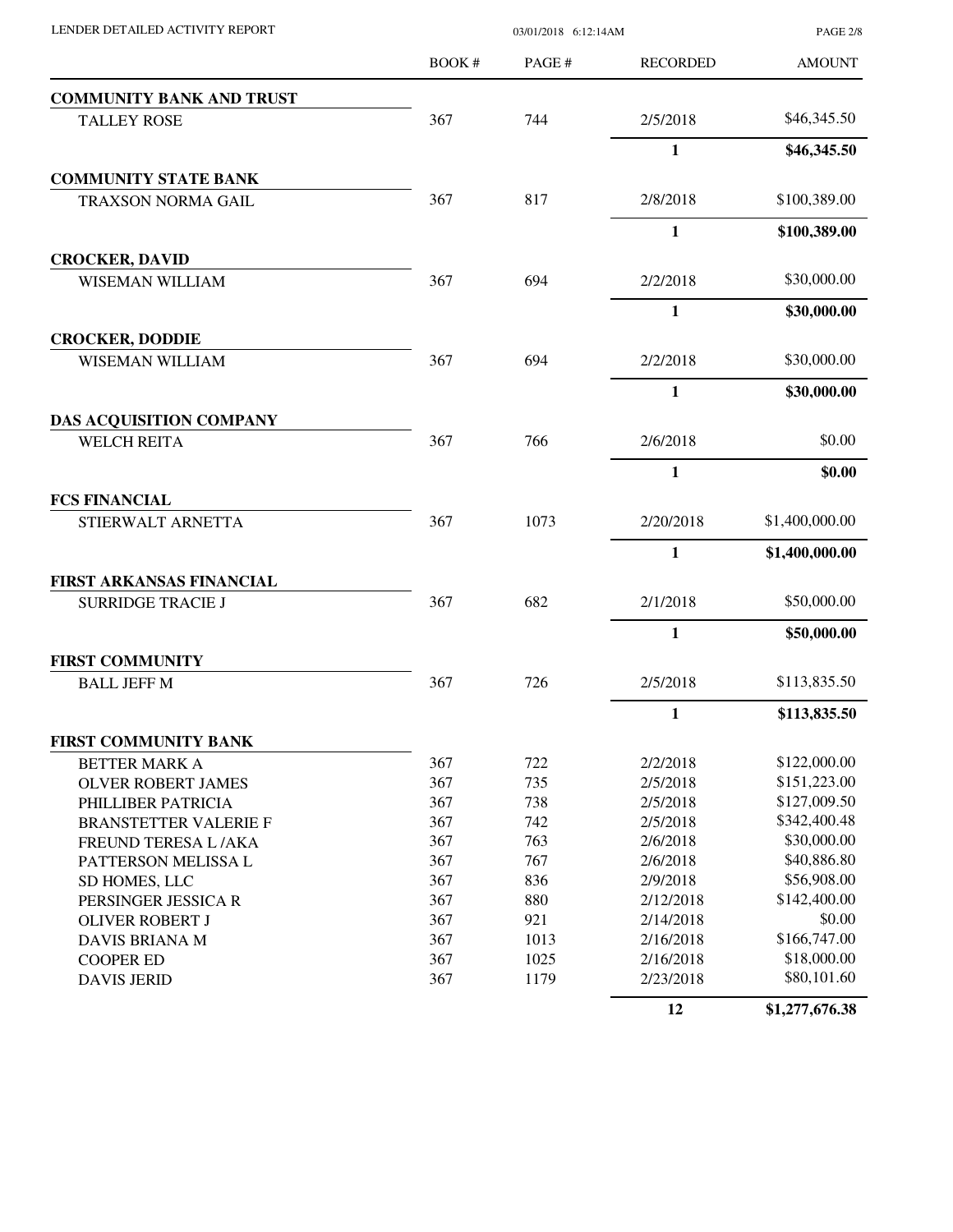PAGE 3/8

|                                       | BOOK # | PAGE # | <b>RECORDED</b>  | <b>AMOUNT</b>  |
|---------------------------------------|--------|--------|------------------|----------------|
| <b>FLAT BRANCH MORTGAGE</b>           |        |        |                  |                |
| <b>COLLIER KAYLA N</b>                | 367    | 870    | 2/12/2018        | \$142,105.00   |
| <b>WILLIAMS JULIE R</b>               | 367    | 924    | 2/14/2018        | \$126,262.00   |
| <b>MARKLEY LOGAN</b>                  | 367    | 1027   | 2/16/2018        | \$129,010.00   |
| <b>SMITH KELLY M</b>                  | 367    | 1034   | 2/20/2018        | \$169,375.00   |
| <b>COLBERT CHELSEA M</b>              | 367    | 1059   | 2/20/2018        | \$78,551.00    |
| <b>CREVISTON SHEILA</b>               | 367    | 1075   | 2/20/2018        | \$134,186.00   |
| <b>SWEET MELANNIE</b>                 | 367    | 1131   | 2/22/2018        | \$171,900.00   |
| MILLER EMILY KATE                     | 367    | 1134   | 2/22/2018        | \$50,773.00    |
| <b>HOUSTON CALEB</b>                  | 367    | 1195   | 2/26/2018        | \$86,406.00    |
| POWELL KALLIE                         | 367    | 1231   | 2/27/2018        | \$100,757.00   |
|                                       |        |        | 10               | \$1,189,325.00 |
| <b>FLAT BRANCH MORTGAGE INC</b>       |        |        |                  |                |
| <b>MILLER BARBARA L</b>               | 367    | 690    | 2/2/2018         | \$205,990.00   |
| KELTNER DANIELLE CHRISTINE            | 367    | 756    | 2/5/2018         | \$154,400.00   |
|                                       |        |        | $\overline{2}$   | \$360,390.00   |
| FREEDOM BANK OF SOUTHERN MISSOURI     |        |        |                  |                |
| <b>GRIFFIN D &amp; M FAMILY TRUST</b> | 367    | 666    | 2/1/2018         | \$225,000.00   |
|                                       |        |        | 1                | \$225,000.00   |
| <b>FREEDOM MORTGAGE</b>               |        |        |                  |                |
| <b>JANISCH RODNEY</b>                 | 367    | 1132   | 2/22/2018        | \$139,945.00   |
|                                       |        |        | $\mathbf{1}$     | \$139,945.00   |
| <b>GERSHMAN INVESTMENT</b>            |        |        |                  |                |
| LEE KAYLA S                           | 367    | 1099   | 2/21/2018        | \$137,789.00   |
|                                       |        |        | $\mathbf{1}$     | \$137,789.00   |
| <b>GREAT SOUTHERN BANK</b>            |        |        |                  |                |
| STUTMAN JEREMIAH                      | 367    | 724    | 2/5/2018         | \$142,907.00   |
| <b>CLARK GERALD</b>                   | 367    | 1037   | 2/20/2018        | \$55,000.00    |
|                                       |        |        | $\overline{2}$   | \$197,907.00   |
| <b>GUARANTEED RATE</b>                |        |        |                  |                |
| <b>GOSSELIN WILBUR E</b>              | 367    | 933    | 2/14/2018        | \$170,905.00   |
|                                       |        |        | $\mathbf{1}$     | \$170,905.00   |
| <b>GUARANTY BANK</b>                  |        |        |                  |                |
| <b>SELGEBY CHRISTY</b>                | 367    | 747    | 2/5/2018         | \$204,000.00   |
| <b>ADAMS COREY A</b>                  | 367    | 1115   | 2/22/2018        | \$91,000.00    |
| LEPPER BRITTANY NICOLE                | 367    | 1141   | 2/23/2018        | \$165,000.00   |
| <b>STRONG ALICIA</b>                  | 367    | 1254   | 2/28/2018        | \$111,055.00   |
|                                       |        |        | $\boldsymbol{4}$ | \$571,055.00   |
| <b>HARRIS JILL</b>                    |        |        |                  |                |
| YOUNGBLOOD KEITH                      | 367    | 879    | 2/12/2018        | \$16,000.00    |
|                                       |        |        | 1                | \$16,000.00    |
| <b>HARRIS RON</b><br>YOUNGBLOOD KEITH | 367    | 879    | 2/12/2018        | \$16,000.00    |
|                                       |        |        | 1                | \$16,000.00    |
|                                       |        |        |                  |                |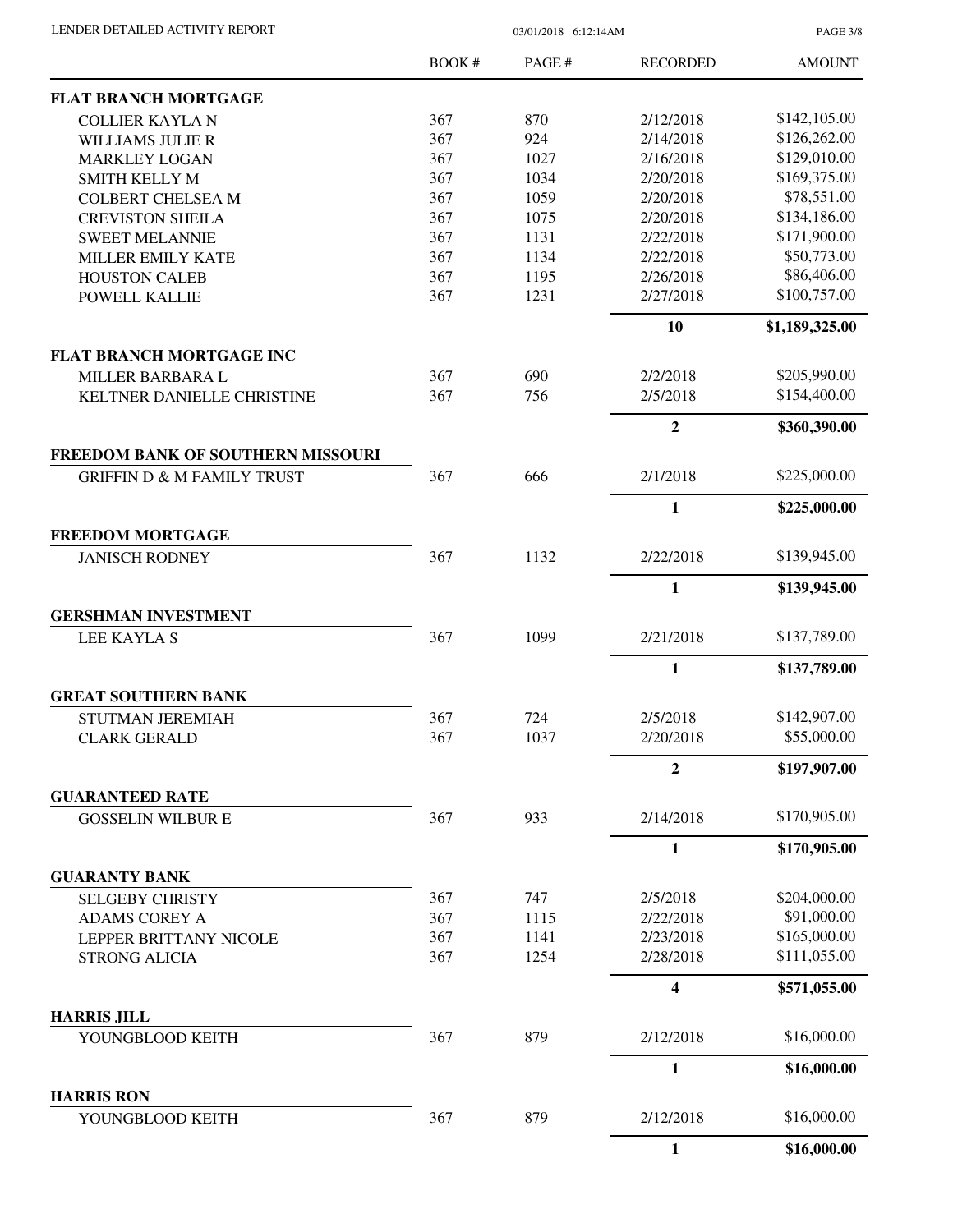| LENDER DETAILED ACTIVITY REPORT                          |        | 03/01/2018 6:12:14AM |                 |                |
|----------------------------------------------------------|--------|----------------------|-----------------|----------------|
|                                                          | BOOK # | PAGE#                | <b>RECORDED</b> | <b>AMOUNT</b>  |
| <b>HARVEL LINDA J</b>                                    |        |                      |                 |                |
| CAYMUS INVESTMENT GROUP, LLC                             | 367    | 942                  | 2/14/2018       | \$50,915.00    |
|                                                          |        |                      | $\mathbf{1}$    | \$50,915.00    |
| <b>HARVEL THOMAS L</b><br>CAYMUS INVESTMENT GROUP, LLC   | 367    | 942                  | 2/14/2018       | \$50,915.00    |
|                                                          |        |                      | $\mathbf{1}$    | \$50,915.00    |
| <b>HAUGHT JERRY L</b>                                    |        |                      |                 |                |
| PETERS INVESTMENTS, LLC                                  | 367    | 1201                 | 2/26/2018       | \$440,000.00   |
|                                                          |        |                      | $\mathbf{1}$    | \$440,000.00   |
| <b>HAUGHT T DIANE</b>                                    |        |                      |                 |                |
| PETERS INVESTMENTS, LLC                                  | 367    | 1201                 | 2/26/2018       | \$440,000.00   |
|                                                          |        |                      | $\mathbf{1}$    | \$440,000.00   |
| <b>HOMETOWN BANK</b>                                     |        |                      |                 |                |
| <b>GATSCHET VIRGINIA</b>                                 | 367    | 859                  | 2/12/2018       | \$126,000.00   |
| FARRELL LAURA K                                          | 367    | 860                  | 2/12/2018       | \$421,000.00   |
| <b>MAJOR HOLDINGS LLC</b>                                | 367    | 1147                 | 2/23/2018       | \$764,800.00   |
| ARWOOD CHRISTINA S                                       | 367    | 1177                 | 2/23/2018       | \$131,313.00   |
| WOODY ELIZABETH                                          | 367    | 1222                 | 2/26/2018       | \$37,000.00    |
|                                                          |        |                      | 5               | \$1,480,113.00 |
| <b>HORINE PHYLLIS</b><br>RAINWATER SHAWNDEL              | 367    | 851                  | 2/12/2018       | \$0.00         |
|                                                          |        |                      | $\mathbf{1}$    |                |
| <b>HORINE STEVEN D</b>                                   |        |                      |                 | \$0.00         |
| <b>RAINWATER LESLEE</b>                                  | 367    | 851                  | 2/12/2018       | \$0.00         |
|                                                          |        |                      | $\mathbf{1}$    | \$0.00         |
| JLG INVESTMENTS INC                                      |        |                      |                 |                |
| <b>FIELDS JULIE</b>                                      | 367    | 740                  | 2/5/2018        | \$200,000.00   |
|                                                          |        |                      | $\mathbf{1}$    | \$200,000.00   |
| <b>LOANDEPOT.COM</b><br><b>ACKERSON DARLENE</b>          | 367    | 1107                 | 2/21/2018       | \$85,600.00    |
|                                                          |        |                      | $\mathbf{1}$    | \$85,600.00    |
| LOW VA RATES, LLC                                        |        |                      |                 |                |
| <b>WILSON SHARON</b>                                     | 367    | 897                  | 2/13/2018       | \$92,205.00    |
|                                                          |        |                      | $\mathbf{1}$    | \$92,205.00    |
| <b>MCKINNEY LINDA /TOD</b>                               |        |                      |                 |                |
| PATTERSON GREG E                                         | 367    | 671                  | 2/1/2018        | \$150,000.00   |
|                                                          |        |                      | $\mathbf{1}$    | \$150,000.00   |
| <b>MIAMI NATION ENTERPRISES</b><br><b>LANKFORD JERRY</b> | 367    | 835                  | 2/9/2018        | \$150,000.00   |
|                                                          |        |                      | $\mathbf{1}$    | \$150,000.00   |
| <b>MID-MISSOURI BANK</b>                                 |        |                      |                 |                |
| KAHRAMAN HEATHER                                         | 367    | 1044                 | 2/20/2018       | \$100,000.00   |
|                                                          |        |                      | $\mathbf{1}$    | \$100,000.00   |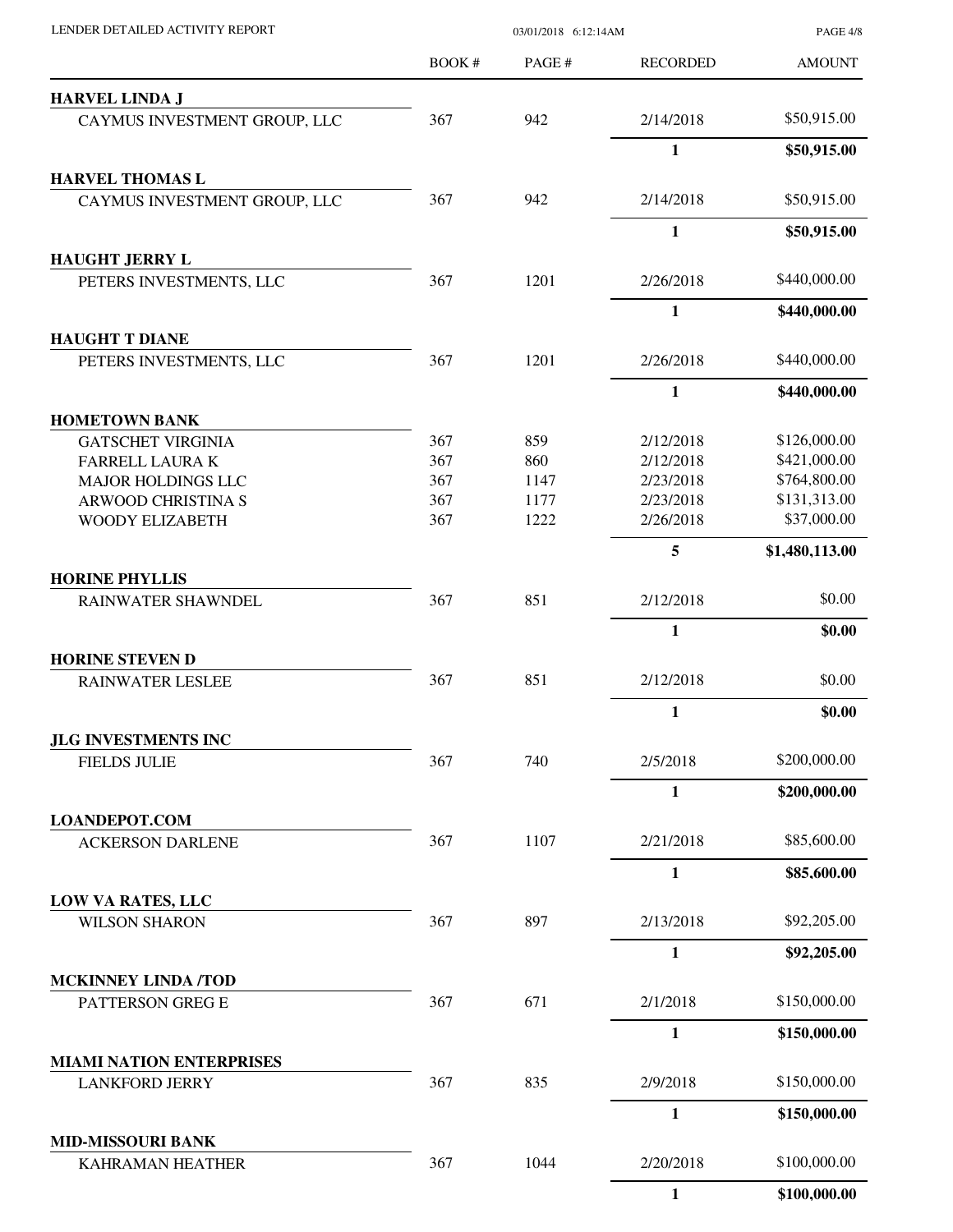| LENDER DETAILED ACTIVITY REPORT                         |        | 03/01/2018 6:12:14AM |                 | <b>PAGE 5/8</b> |
|---------------------------------------------------------|--------|----------------------|-----------------|-----------------|
|                                                         | BOOK # | PAGE#                | <b>RECORDED</b> | <b>AMOUNT</b>   |
| MISSOURI HOUSING DEVELOPMENT COMMISSION                 |        |                      |                 |                 |
| <b>COLBERT CHELSEA M</b>                                | 367    | 1060                 | 2/20/2018       | \$3,142.04      |
| <b>HOUSTON CALEB</b>                                    | 367    | 1196                 | 2/26/2018       | \$3,456.24      |
|                                                         |        |                      | $\overline{2}$  | \$6,598.28      |
| <b>NAVY FEDERAL CREDIT UNION</b><br><b>HENSON DEVIN</b> | 367    | 966                  | 2/15/2018       | \$30,000.00     |
|                                                         |        |                      | $\mathbf{1}$    | \$30,000.00     |
| <b>NEW AMERICAN FUNDING</b>                             |        |                      |                 |                 |
| <b>MASENA JULIA E</b>                                   | 367    | 675                  | 2/1/2018        | \$453,100.00    |
|                                                         |        |                      | 1               | \$453,100.00    |
| NEW DAY FINANCIAL                                       |        |                      |                 |                 |
| PING KATHRYN L                                          | 367    | 1057                 | 2/20/2018       | \$122,500.00    |
|                                                         |        |                      | $\mathbf{1}$    | \$122,500.00    |
| <b>OAKSTAR BANK</b><br><b>SACHS AARON WILLIAM TR</b>    | 367    | 1100                 | 2/21/2018       | \$1,175,645.00  |
|                                                         |        |                      | 1               | \$1,175,645.00  |
| PATTERSON DOROTHY                                       |        |                      |                 |                 |
| PATTERSON GREG E                                        | 367    | 671                  | 2/1/2018        | \$150,000.00    |
|                                                         |        |                      | 1               | \$150,000.00    |
| <b>PATTERSON GREGORY /TOD</b>                           |        |                      |                 |                 |
| PATTERSON GREG E                                        | 367    | 671                  | 2/1/2018        | \$150,000.00    |
|                                                         |        |                      | $\mathbf{1}$    | \$150,000.00    |
| PATTERSON STANLEY /TOD                                  |        | 671                  | 2/1/2018        | \$150,000.00    |
| PATTERSON SANDY L                                       | 367    |                      |                 |                 |
| PAUL JAMES M                                            |        |                      | $\mathbf{1}$    | \$150,000.00    |
| <b>GONGOLA JANIS J</b>                                  | 367    | 864                  | 2/12/2018       | \$10,362.62     |
|                                                         |        |                      | $\mathbf{1}$    | \$10,362.62     |
| PEOPLES BANK                                            |        |                      |                 |                 |
| <b>WILSON SHERI</b>                                     | 367    | 791                  | 2/7/2018        | \$165,000.00    |
| <b>BOYER SUSAN L</b>                                    | 367    | 818                  | 2/8/2018        | \$90,000.00     |
| <b>BRB-2 LLC</b>                                        | 367    | 1017                 | 2/16/2018       | \$132,000.00    |
| <b>GARWOOD KIRSTIE</b>                                  | 367    | 1019                 | 2/16/2018       | \$238,000.00    |
| <b>SNOW GINGER K</b>                                    | 367    | 1087                 | 2/21/2018       | \$181,000.00    |
| MOLANDCO, INC                                           | 367    | 1204                 | 2/26/2018       | \$428,500.00    |
|                                                         |        |                      | 6               | \$1,234,500.00  |
| PEOPLES BANK OF SENECA                                  |        |                      |                 |                 |
| <b>TURNER ERIN MICHELLE</b>                             | 367    | 663                  | 2/1/2018        | \$165,120.00    |
| TURNER ERIN MICHELLE                                    | 367    | 664                  | 2/1/2018        | \$30,960.00     |
|                                                         |        |                      | $\overline{2}$  | \$196,080.00    |
| <b>PINNACLE BANK</b><br><b>CAUBLE CANDACE M</b>         | 367    | 1136                 | 2/22/2018       | \$139,650.00    |
| MCGINTY ALYSSA GABRIELLE                                | 367    | 1269                 | 2/28/2018       | \$370,000.00    |
|                                                         |        |                      | $\mathbf{2}$    | \$509,650.00    |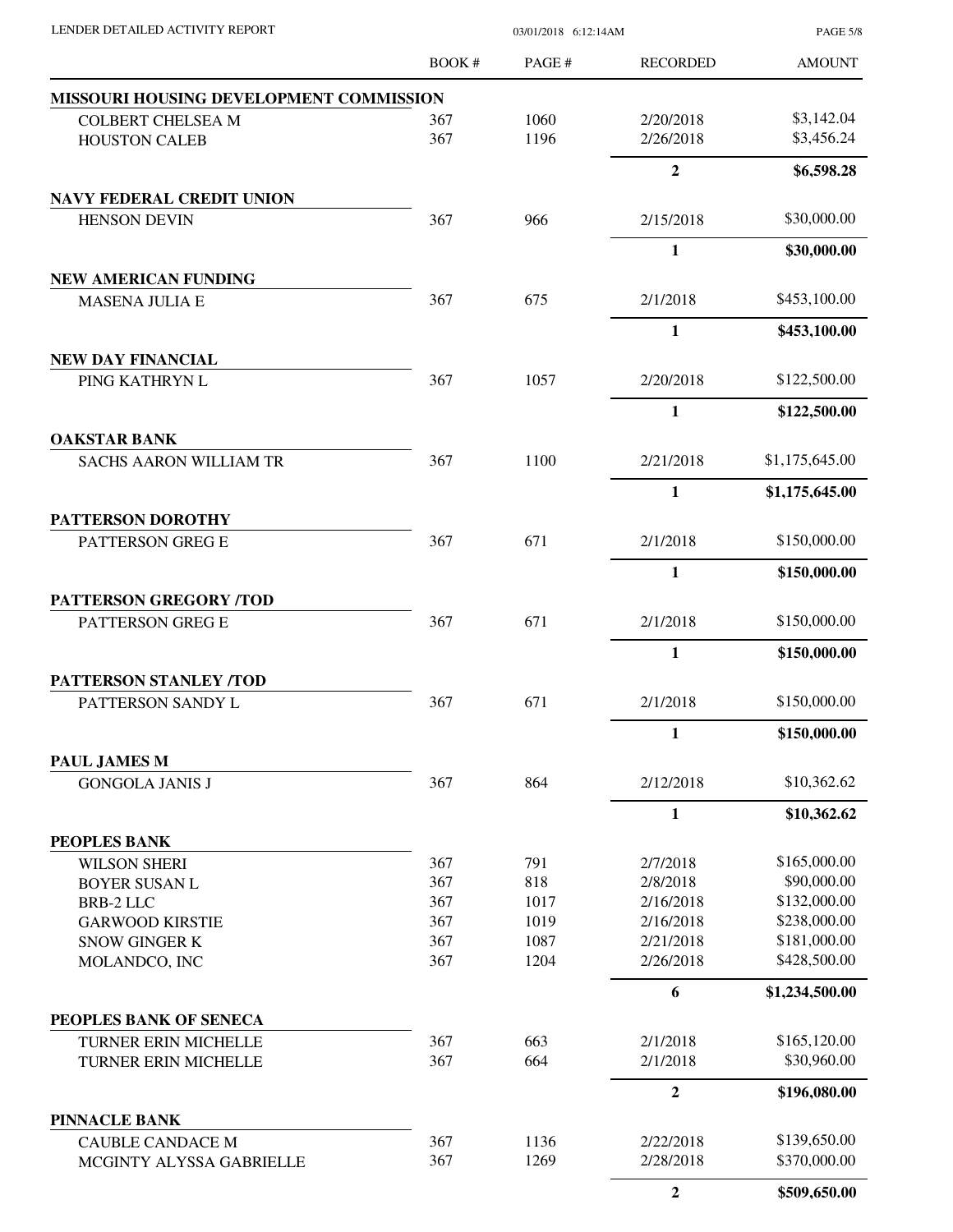| LENDER DETAILED ACTIVITY REPORT |  |
|---------------------------------|--|
|                                 |  |

03/01/2018 6:12:14AM

PAGE 6/8

|                                | <b>BOOK#</b> | PAGE # | <b>RECORDED</b>         | <b>AMOUNT</b>   |
|--------------------------------|--------------|--------|-------------------------|-----------------|
| <b>QUICKEN LOANS</b>           |              |        |                         |                 |
| <b>KNOCK RONALD C</b>          | 367          | 825    | 2/8/2018                | \$79,500.00     |
| NAVARRO SAMANTHA               | 367          | 1139   | 2/23/2018               | \$91,150.00     |
| <b>BROCK LORITA L</b>          | 367          | 1260   | 2/28/2018               | \$121,947.00    |
| <b>BROOKSHIRE JASON K</b>      | 367          | 1262   | 2/28/2018               | \$140,000.00    |
|                                |              |        | $\overline{\mathbf{4}}$ | \$432,597.00    |
| <b>QUICKEN LOANS INC</b>       |              |        |                         |                 |
| <b>CHRISCO ANTHONY LEE</b>     | 367          | 665    | 2/1/2018                | \$141,300.00    |
| <b>GLOVER KRISTINE L</b>       | 367          | 718    | 2/2/2018                | \$200,000.00    |
| <b>WILSON PATRICIA A</b>       | 367          | 753    | 2/5/2018                | \$2,800,825.00  |
|                                |              |        | 3                       | \$3,142,125.00  |
| <b>RIALTO MORTGAGE FINANCE</b> |              |        |                         |                 |
| SC JOPLIN 32 LLC               | 367          | 916    | 2/14/2018               | 50,000,000.00   |
|                                |              |        | $\mathbf{1}$            | \$50,000,000.00 |
| <b>SAMPSON STACI</b>           |              |        |                         |                 |
| <b>PARKER BREE</b>             | 367          | 843    | 2/9/2018                | \$50,000.00     |
|                                |              |        | $\mathbf{1}$            | \$50,000.00     |
| <b>SAMPSON WILLIAM</b>         |              |        |                         |                 |
| PARKER JOSHUA                  | 367          | 843    | 2/9/2018                | \$50,000.00     |
|                                |              |        | $\mathbf{1}$            | \$50,000.00     |
| <b>SANTEE DONALD RAY TR</b>    |              |        |                         |                 |
| <b>ROBERTSON RUSTY</b>         | 367          | 1273   | 2/28/2018               | \$63,500.00     |
|                                |              |        | $\mathbf{1}$            | \$63,500.00     |
| <b>SANTEE THELMA TR</b>        |              |        |                         |                 |
| <b>ROBERTSON RUSTY</b>         | 367          | 1273   | 2/28/2018               | \$63,500.00     |
|                                |              |        | $\mathbf{1}$            | \$63,500.00     |
| <b>SECURITY BANK OF WEWOKA</b> |              |        |                         |                 |
| PARRISH TROY                   | 367          | 751    | 2/5/2018                | \$100,494.00    |
|                                |              |        | $\mathbf{1}$            | \$100,494.00    |
| <b>SIMMONS BANK</b>            |              |        |                         |                 |
| MCCAMISH ELIZABETH             | 367          | 845    | 2/9/2018                | \$84,848.00     |
| <b>DIZMANG META R</b>          | 367          | 947    | 2/15/2018               | \$155,138.00    |
|                                |              |        | $\boldsymbol{2}$        | \$239,986.00    |
| <b>SOUTHWEST MISSOURI</b>      |              |        |                         |                 |
| KISSEL DEREK SHANE             | 367          | 733    | 2/5/2018                | \$80,000.00     |
|                                |              |        | $\mathbf{1}$            | \$80,000.00     |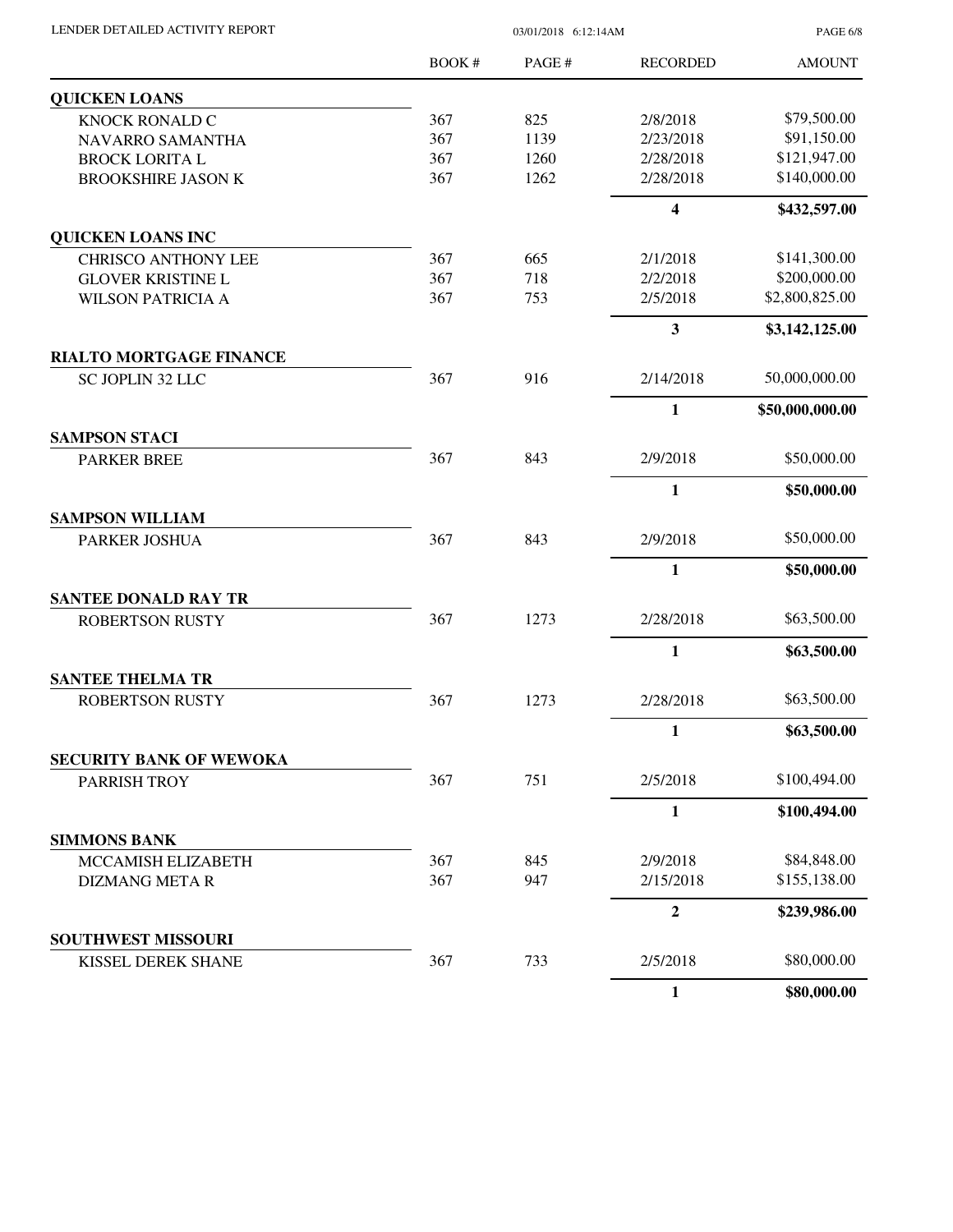PAGE 7/8

|                                                            | <b>BOOK#</b> | PAGE# | <b>RECORDED</b> | <b>AMOUNT</b>   |
|------------------------------------------------------------|--------------|-------|-----------------|-----------------|
| <b>SOUTHWEST MISSOURI BANK</b>                             |              |       |                 |                 |
| PHILLIPS LISA K                                            | 367          | 750   | 2/5/2018        | \$243,500.00    |
| <b>LAVINE BRENDA S</b>                                     | 367          | 789   | 2/7/2018        | \$51,000.00     |
| <b>SWYER CHRISTINE K</b>                                   | 367          | 854   | 2/12/2018       | \$450,000.00    |
| WOODWARD HAROLD                                            | 367          | 889   | 2/13/2018       | \$60,000.00     |
| <b>GREGORY JERALD L</b>                                    | 367          | 948   | 2/15/2018       | \$25,000.00     |
| ANDERSON CARMEN GAYLE                                      | 367          | 949   | 2/15/2018       | \$110,000.00    |
| <b>EMMICK BRANDY</b>                                       | 367          | 1046  | 2/20/2018       | \$8,000.00      |
| DOUGHERTY TANYA                                            | 367          | 1092  | 2/21/2018       | \$21,000.00     |
| <b>LINK JOANNE</b>                                         | 367          | 1094  | 2/21/2018       | \$136,000.00    |
| <b>GOODNIGHT CALVIN L</b>                                  | 367          | 1108  | 2/21/2018       | \$40,000.00     |
| <b>SKAGGS TRAVIS</b>                                       | 367          | 1109  | 2/21/2018       | \$70,000.00     |
| <b>CARRICO PAUL L</b>                                      | 367          | 1217  | 2/26/2018       | \$60,101.00     |
| <b>VANESS BELINDA M</b>                                    | 367          | 1237  | 2/27/2018       | \$267,750.00    |
|                                                            | 367          | 1263  | 2/28/2018       | \$90,000.00     |
| <b>WILSON KASHA N</b>                                      |              |       |                 |                 |
|                                                            |              |       | 14              | \$1,632,351.00  |
| <b>STYRON BETH</b><br><b>CITY OF GRANBY</b>                | 367          | 1229  | 2/27/2018       | \$0.00          |
|                                                            |              |       | 1               | \$0.00          |
|                                                            |              |       |                 |                 |
| STYRON COMMERCIAL PROPERTIES, LLC<br><b>CITY OF GRANBY</b> | 367          | 1229  | 2/27/2018       | \$0.00          |
|                                                            |              |       | 1               | \$0.00          |
| <b>STYRON JOHN</b>                                         |              |       |                 |                 |
| <b>CITY OF GRANBY</b>                                      | 367          | 1229  | 2/27/2018       | \$0.00          |
|                                                            |              |       | 1               | \$0.00          |
| <b>TCF NATIONAL BANK</b>                                   |              |       |                 |                 |
| <b>MASENA JULIA E</b>                                      | 367          | 677   | 2/1/2018        | \$350,000.00    |
|                                                            |              |       | 1               | \$350,000.00    |
| THE CORNERSTONE BANK<br><b>COMBS CODY</b>                  | 367          | 1250  | 2/28/2018       | \$24,000.00     |
|                                                            |              |       |                 |                 |
|                                                            |              |       | $\mathbf{1}$    | \$24,000.00     |
| <b>USBANK</b>                                              | 367          | 960   | 2/15/2018       | \$75,000.00     |
| RODRIGUEZ PAM                                              |              |       |                 |                 |
| <b>STREITZ FRANK</b>                                       | 367          | 981   | 2/16/2018       | \$20,880.00     |
| HAASE SUSAN K                                              | 367          | 986   | 2/16/2018       | \$66,500.00     |
| <b>WALKER MARY DANNICE</b>                                 | 367          | 1078  | 2/21/2018       | \$53,060.00     |
| THE JOHNSTON FAMILY REVOCABLE TRUST                        | 367          | 1079  | 2/21/2018       | \$250,000.00    |
| PARKS LISA GAYE                                            | 367          | 1182  | 2/23/2018       | \$85,000.00     |
|                                                            |              |       | 6               | \$550,440.00    |
| <b>UBS AG</b>                                              |              |       |                 |                 |
| SC JOPLIN 32 LLC                                           | 367          | 916   | 2/14/2018       | 50,000,000.00   |
|                                                            |              |       | $\mathbf{1}$    | \$50,000,000.00 |
| <b>UNION BANK AND TRUST</b><br>PLAZA 66, LLC               | 367          | 973   | 2/15/2018       | \$4,400,000.00  |
|                                                            |              |       | 1               | \$4,400,000.00  |
|                                                            |              |       |                 |                 |